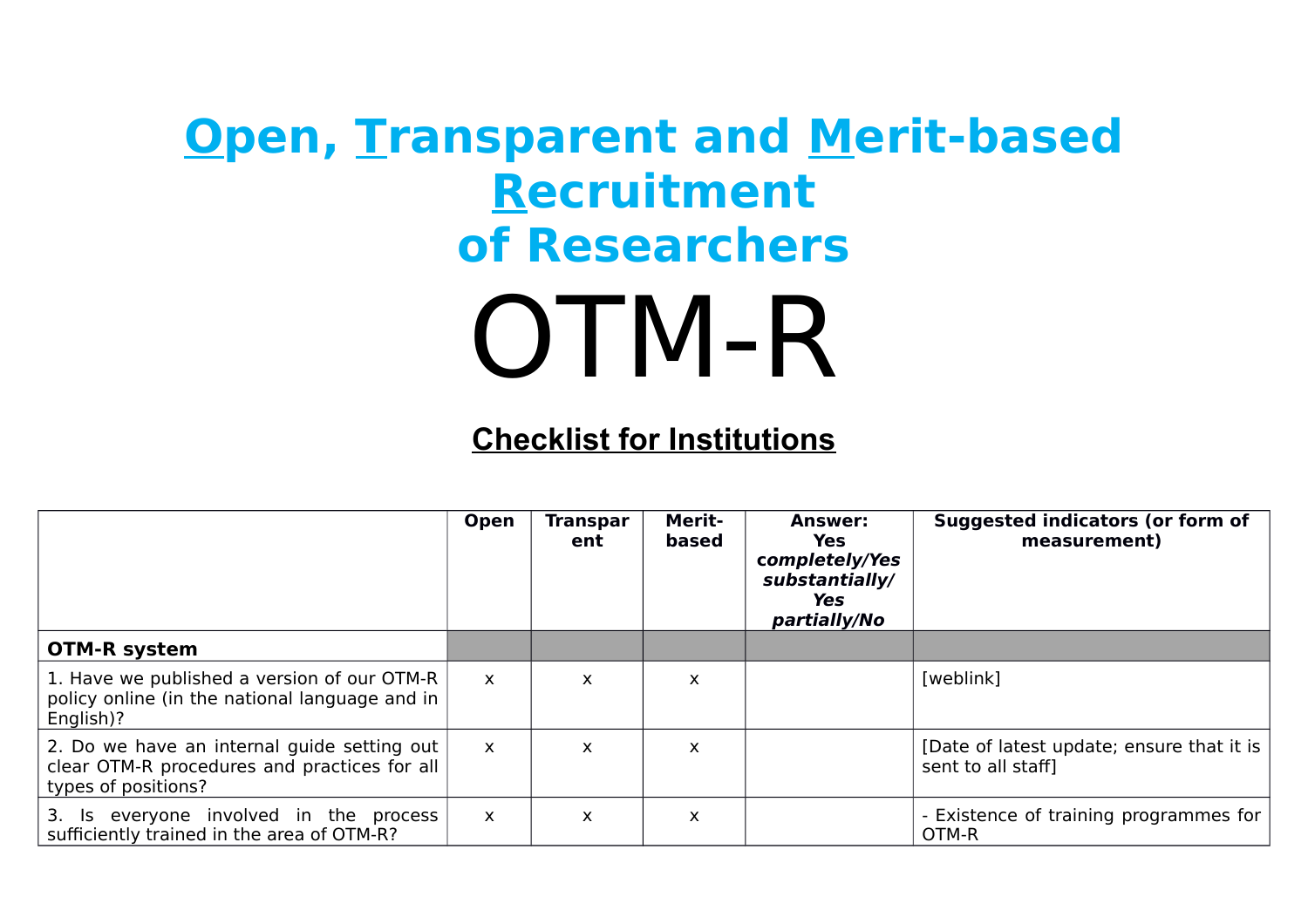|                                                                                                                      |              |              |              | - Number of staff following training in                                                 |
|----------------------------------------------------------------------------------------------------------------------|--------------|--------------|--------------|-----------------------------------------------------------------------------------------|
|                                                                                                                      |              |              |              | OTM-R                                                                                   |
| 4. Do we make (sufficient) use of e-<br>recruitment tools?                                                           | $\mathsf{x}$ | $\mathsf{x}$ |              | Web-based tool for (all) the stages in<br>the recruitment process                       |
| 5. Do we have a quality control system for<br>OTM-R in place?                                                        | $\mathsf{x}$ | $\mathsf{x}$ | X            |                                                                                         |
| 6. Does our current OTM-R policy encourage<br>external candidates to apply?                                          | $\mathsf{x}$ | $\mathsf{x}$ | X            | Trend in the share of applicants from<br>outside the institution                        |
| 7. Is our current OTM-R policy in line with<br>policies to attract researchers from abroad?                          | $\mathsf{x}$ | $\mathsf{x}$ | $\mathsf{x}$ | Trend in the share of applicants from<br>abroad                                         |
| 8. Is our current OTM-R policy in line with<br>policies to attract underrepresented groups?                          | $\mathsf{x}$ | $\mathsf{x}$ | X            | Trend in the share of applicants among<br>underrepresented groups (frequently<br>women) |
| 9. Is our current OTM-R policy in line with<br>policies to provide attractive working<br>conditions for researchers? | $\mathsf{x}$ | X            | X            | Trend in the share of applicants from<br>outside the institution                        |
| 10. Do we have means to monitor whether<br>the most suitable researchers apply?                                      |              |              |              |                                                                                         |

| <b>Advertising and application phase</b>                                                                                                                           |              |   |  |                                                                                                                                |
|--------------------------------------------------------------------------------------------------------------------------------------------------------------------|--------------|---|--|--------------------------------------------------------------------------------------------------------------------------------|
| 11. Do we have clear guidelines or templates<br>(e.g., EURAXESS) for advertising positions?                                                                        | X            | X |  |                                                                                                                                |
| 12. Do we include in the job advertisement<br>references/links to all the elements foreseen<br>in the relevant section of the toolkit? [see<br>Chapter $4.4.1 a$ ] | $\mathsf{X}$ | X |  |                                                                                                                                |
| 13. Do we make full use of EURAXESS to<br>ensure our research vacancies reach a wider<br>audience?                                                                 | X            | X |  | - The share of job adverts posted on<br>EURAXESS;<br>- Trend in the share of applicants<br>outside<br>from<br>the<br>recruited |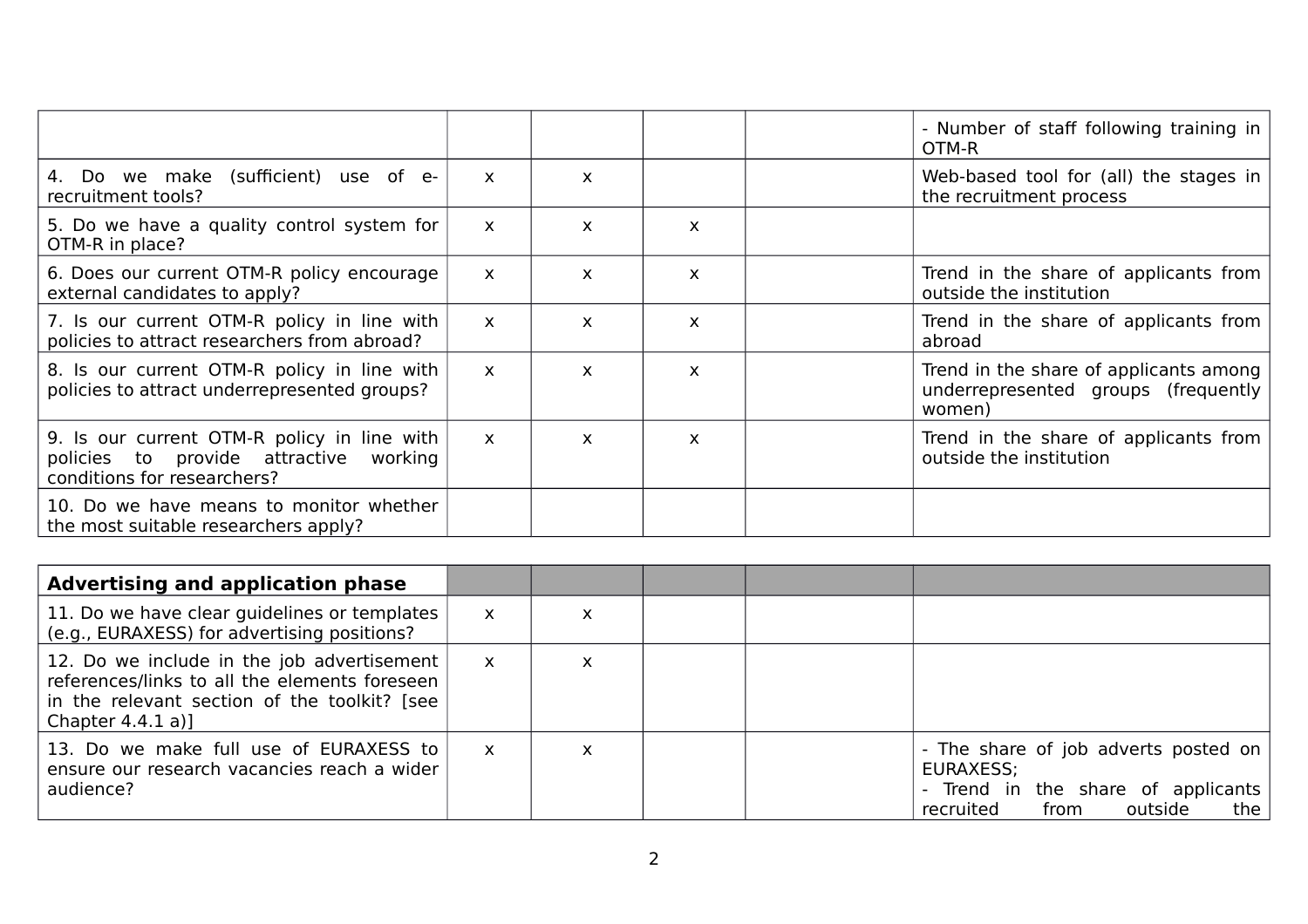|                                                                                                           |   |  | institution/abroad |
|-----------------------------------------------------------------------------------------------------------|---|--|--------------------|
| 14. Do we make use of other job advertising<br>tools?                                                     | X |  |                    |
| 15. Do we keep the administrative burden to<br>a minimum for the candidate? [see Chapter<br>$(4.4.1 b)$ ] | X |  |                    |
|                                                                                                           |   |  |                    |

| <b>Selection and evaluation phase</b>                                                                                                                   |   |    |                                         |
|---------------------------------------------------------------------------------------------------------------------------------------------------------|---|----|-----------------------------------------|
| 16. Do we have clear rules governing the<br>appointment of selection committees? [see ]<br>Chapter $4.4.2 a$ ]                                          | X | X  | Statistics on the composition of panels |
| 17. Do we have clear rules concerning the<br>composition of selection committees?                                                                       | X | X  | Written guidelines                      |
| 18. Are the committees sufficiently gender-<br>balanced?                                                                                                | X | X. |                                         |
| 19. Do we have clear guidelines for selection<br>committees which help to judge 'merit' in a<br>way that leads to the best candidate being<br>selected? |   | X  | Written guidelines                      |

| <b>Appointment phase</b>                                                  |  |  |                          |
|---------------------------------------------------------------------------|--|--|--------------------------|
| 20. Do we inform all applicants at the end of  <br>the selection process? |  |  |                          |
| 21. Do we provide adequate feedback to $\vert$<br>interviewees?           |  |  |                          |
| 22. Do we have an appropriate complaints<br>mechanism in place?           |  |  | Statistics on complaints |

**Overall assessment**